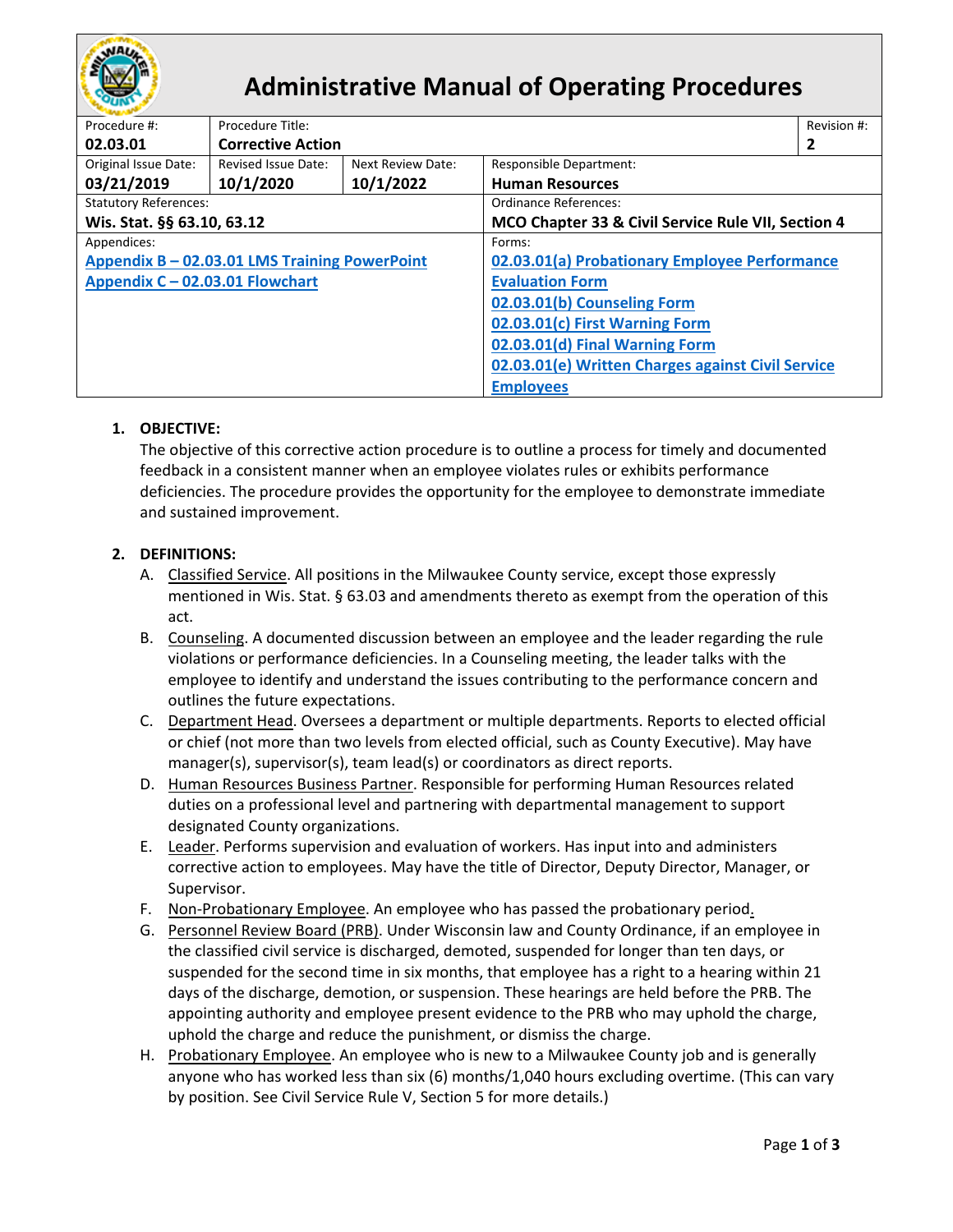- I. Termination. This occurs when a leader, the Personnel Review Board (PRB) or Civil Service Commission (CSC) end the employment of an employee with Milwaukee County.
- J. Unclassified service. All positions in the Milwaukee County service expressly mentioned in Wis. Stat. § 63.03 and amendments thereto as exempt from the operation of said act.
- K. Warning. A written document that a leader reviews with an employee, which outlines the performance deficiency or rule violation, as well as what is expected of the employee and any consequences if there is insufficient improvement.

## **3. PROCEDURE – Non-Probationary Employee:**

- A. In carrying out their job responsibilities, Milwaukee County employees are expected to meet all performance expectations, including regular attendance, and conduct themselves appropriately in the workplace. When that is not the case, corrective action is considered.
- B. Management may consider corrective action including but not limited to:
	- i. When an employee is not meeting the requirements of the job
	- ii. Coaching has not been effective in changing the employee's behavior and/or performance
	- iii. A serious workplace rule violation or misconduct occurs
- C. Prior to taking any action or deciding NOT to take action, a leader must consult with an HR Business Partner to discuss the employee's performance/behavioral issue as soon as it surfaces. The HR Business Partner will provide guidance regarding effective documentation and what steps management should take to ensure consistency and compliance with all relevant County policies, rules and procedures. The leader will discuss the recommendation with the Department Head and inform the HR Business Partner of the agreed upon action.
- D. Steps to consider are:
	- i. Counseling
	- ii. First warning
	- iii. Final warning
	- iv. Termination or
	- v. Charges for discharge initiated (classified employee, see [AMOP 02.03.07 Discharge of a](https://county.milwaukee.gov/files/county/administrative-services/AMOP/Chapter-2-Human-Resources/AppendixA-HRDischargeofClassifiedEmployeeAMOP.pdf)  [Classified Employee\)](https://county.milwaukee.gov/files/county/administrative-services/AMOP/Chapter-2-Human-Resources/AppendixA-HRDischargeofClassifiedEmployeeAMOP.pdf)

Depending on the severity of the violation, management may skip one or more steps, up to and including termination or charges for discharge (classified employee, see AMOP 02.03.07 Discharge of a Classified Employee).

- E. After collaborating with the HR Business Partner and agreeing on a course of action, the leader issues any corrective action to the employee. The leader asks the employee to acknowledge receipt and provides a copy to the employee.
- F. The leader forwards all corrective action documentation to the HR Business Partner who arranges for it to be sent to the central HR office to be placed in the employee's personnel file.
- G. The leader provides feedback regarding the employee's compliance with the corrective action on the follow up dates documented on the form.
- H. If an employee has a concern about the corrective action that has been issued, he or she can raise the concern to an HR Business Partner, HR Manager or call the Employee Relations Hotline at (414) 278- 2000.

## **4. PROCEDURE – Probationary Employee:**

- A. Employee performance issues that surface during an employee's probationary period should be addressed quickly. There is no expectation for corrective action during probation.
- B. Concerns can be addressed at any point during the probationary period and must occur before the 6-month date.